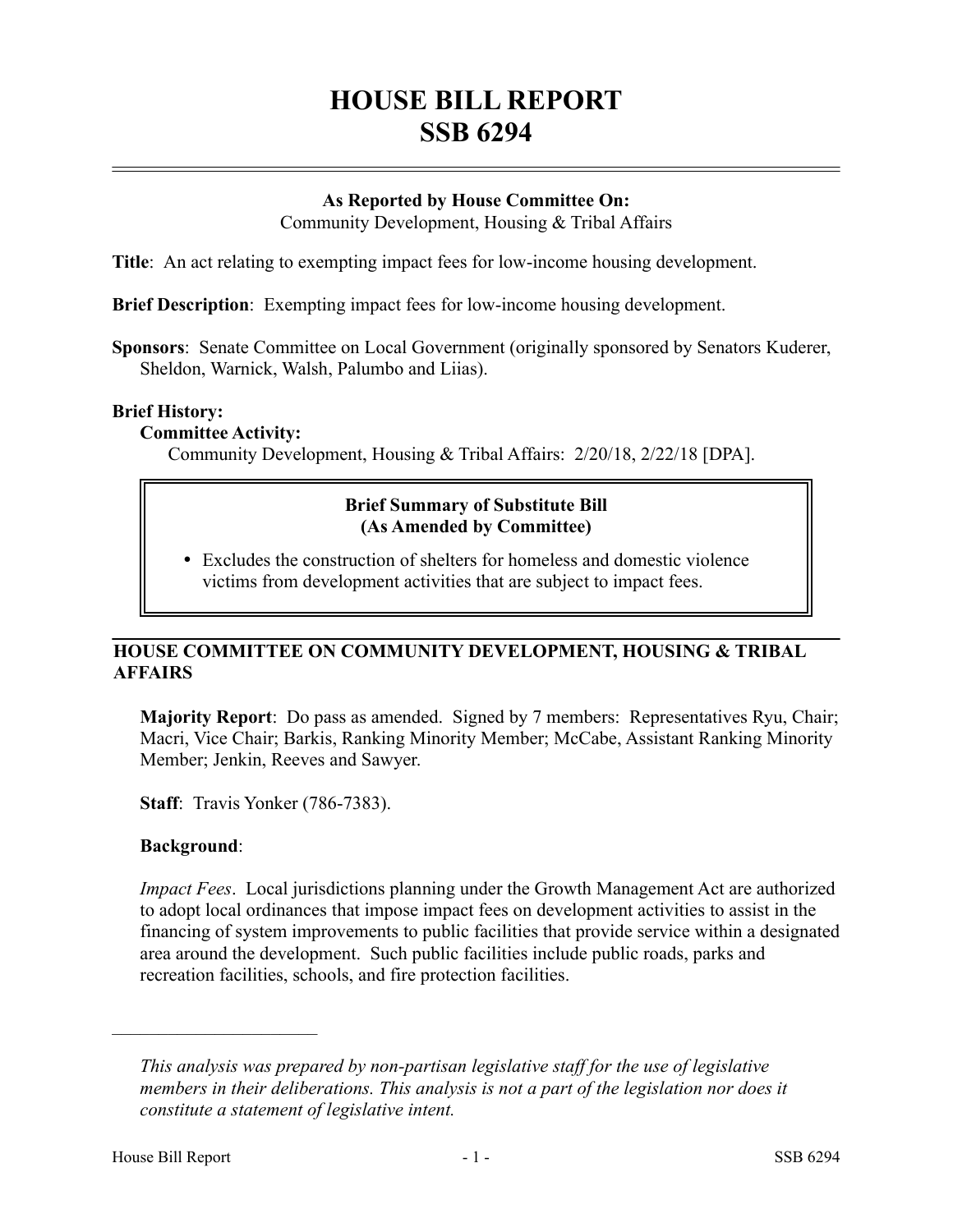Impact fees may be imposed on a development activity that includes any construction, expansion, or change in use of a building or land that creates additional demand for public facilities. Buildings constructed by a regional transit authority are expressly excluded from the definition of development activity for which impact fees may be imposed.

*Exemptions for Low-Income Housing Development*. Local ordinances imposing impact fees may provide an exemption for low-income housing development, and other activities with broad public purpose. If a local ordinance provides a partial exemption of up to 80 percent of the impact fee for low-income housing, the exempted amount does not need to be reimbursed from other public funds. However, if the local ordinance provides a full waiver of the impact fees for low-income housing, then the amount of the remaining percentage exempted must be reimbursed by public funds other than impact fee accounts. Lost revenue through an exemption of impact fees for low-income housing may not be collected by raising impact fees unrelated to the exemption.

Any exemption of impact fees for low-income housing development must be conditioned upon the developer recording a covenant that prohibits the property from being used for any purpose other than low-income housing. The covenant must address price restrictions and household income limits, and that upon conversion to another use, the owner must pay any applicable impact fees. Low-income housing includes housing with a monthly rent capped at an amount equal to 30 percent of 80 percent of the county median family income.

–––––––––––––––––––––––––––––––––

# **Summary of Amended Bill**:

A development activity does not include buildings or structures constructed as shelters that provide emergency housing for people experiencing homelessness, or emergency shelters for victims of domestic violence. As a result, the building of shelters is not subject to impact fees.

#### **Amended Bill Compared to Substitute Bill**:

The bill as amended removes a reference to shelters in the covenant recording requirement for low-income housing developers to receive an exemption from income fees.

–––––––––––––––––––––––––––––––––

**Appropriation**: None.

**Fiscal Note**: Available.

**Effective Date of Amended Bill**: The bill contains an emergency clause and takes effect on April 1, 2018.

# **Staff Summary of Public Testimony**: